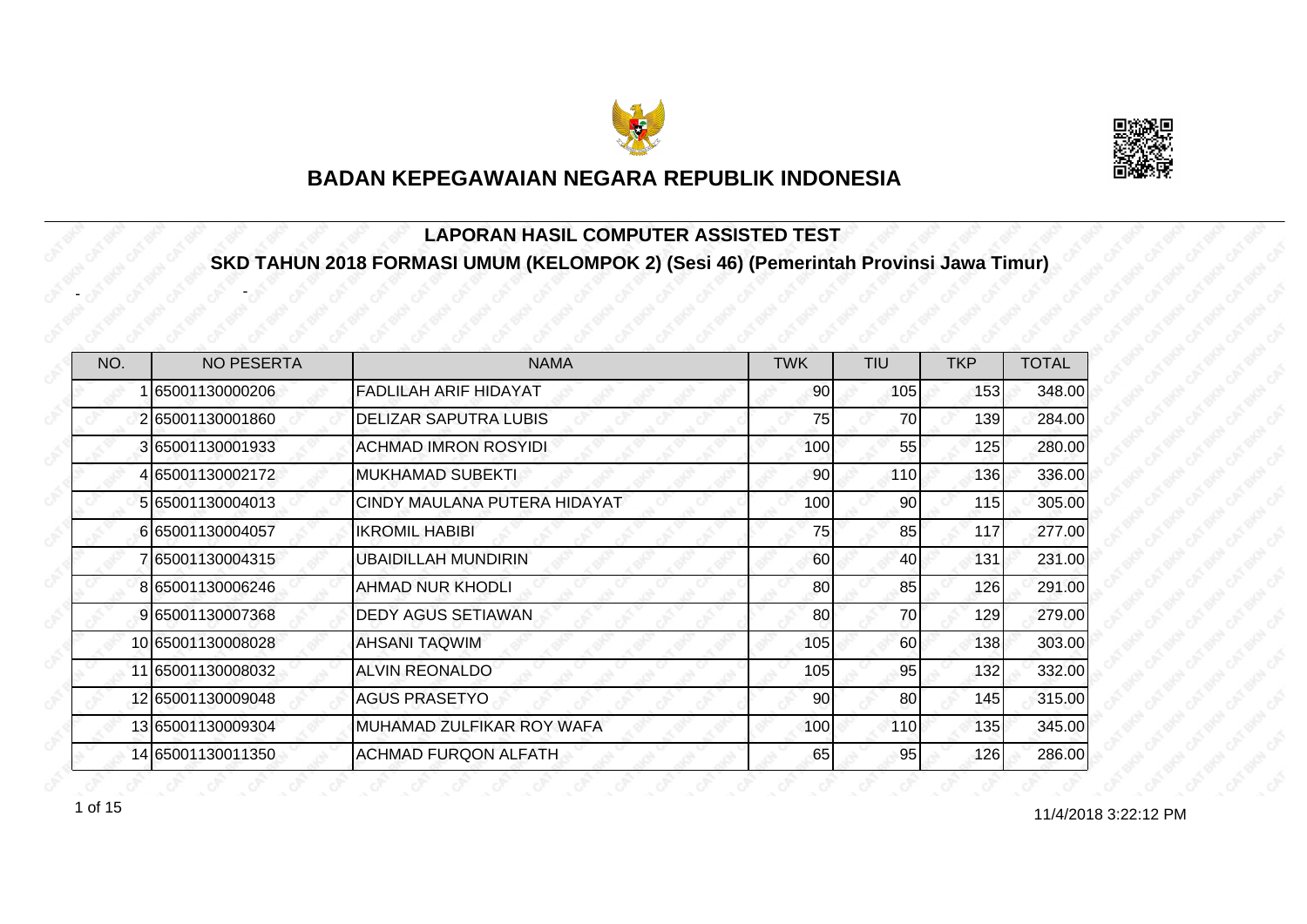



|  | 15 65001130011367 | <b>AGIL MUSTOFA</b>                 | 70  | 55              | 125 | 250.00 |
|--|-------------------|-------------------------------------|-----|-----------------|-----|--------|
|  | 16 65001130011377 | <b>AHMAD NAJIB</b>                  | 75  | 80              | 126 | 281.00 |
|  | 17 65001130011553 | <b>DENIS SATYA WARDANA</b>          | 110 | 80              | 123 | 313.00 |
|  | 18 65001130011598 | <b>HENDRIK PURWANTO</b>             | 90  | 90 <sub>l</sub> | 130 | 310.00 |
|  | 19 65001130011629 | HASAN AL BANA                       | 100 | 110             | 135 | 345.00 |
|  | 20 65001130011631 | M. DENDY ZAIMULYA                   | 75  | 35              | 132 | 242.00 |
|  | 21 65001130011714 | YUDI WICAKSONO                      | 105 | 35              | 136 | 276.00 |
|  | 22 65001130011742 | <b>MOCH. KHOIRUR RIJAL</b>          | 100 | 105             | 137 | 342.00 |
|  | 23 65001130011813 | <b>SANDY PRASETYO</b>               | 70  | 95              | 150 | 315.00 |
|  | 24 65001130011974 | <b>EYGAR PRIAZ PUTRA</b>            | 95  | 85              | 127 | 307.00 |
|  | 25 65001130012066 | SANJI NANANG RIVAL                  | 115 | 80              | 120 | 315.00 |
|  | 26 65001130012077 | YOGI DWI ANTORO                     | 115 | 45              | 116 | 276.00 |
|  | 27 65001130012190 | DINA FITRI FERDIANSYAH 'AINUL YAQIN | 40  | 40              | 131 | 211.00 |
|  | 28 65001130012323 | <b>SULTAN BUMI BAJA</b>             | 110 | 75              | 84  | 269.00 |
|  | 29 65001130012390 | MUHAMAD RIZAL ARIFFUDDIN.           | 110 | 110             | 139 | 359.00 |
|  | 30 65001130012393 | MUHAMMAD ALI KURNIAWAN              | 100 | 115             | 142 | 357.00 |
|  | 31 65001130012412 | <b>TEGUH SANTOSO</b>                | 130 | 90              | 121 | 341.00 |
|  | 32 65001130012419 | WIMA PUDYA AJUNDA                   | 100 | 105             | 135 | 340.00 |
|  | 33 65001130013345 | <b>SAHID ANWAR</b>                  | 105 | 60              | 113 | 278.00 |
|  | 34 65001130013697 | <b>ACHMAD FAIZIN FERIANTO</b>       | 90  | 100             | 131 | 321.00 |

2 of 15 **11/4/2018 3:22:12 PM**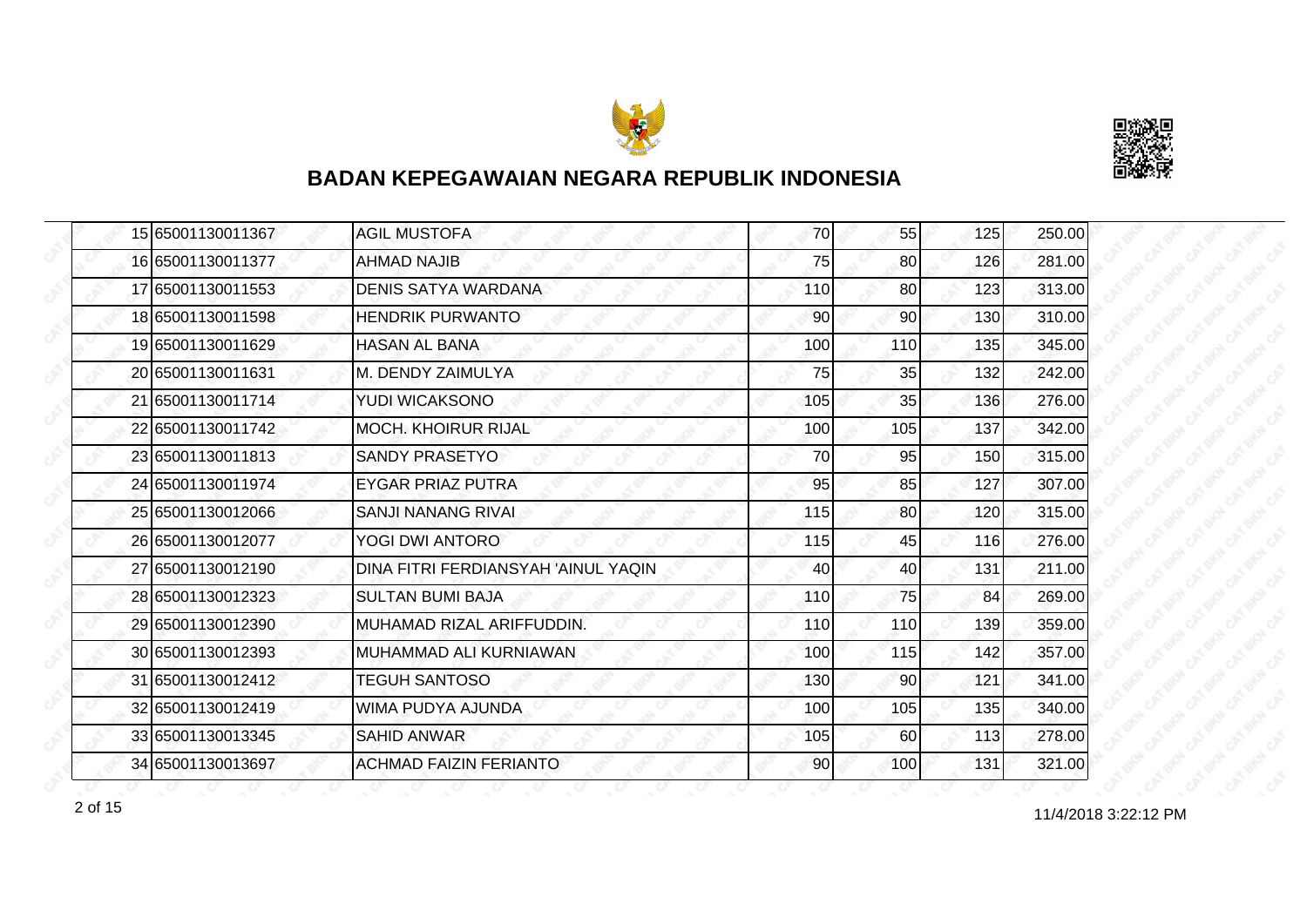



|  | 35 65001130013727 | ANDI DWI HARDIANTO               | 75  | 75 | 124 | 274.00 |
|--|-------------------|----------------------------------|-----|----|-----|--------|
|  | 36 65001130013923 | <b>HEMLI SEPTIAN NARIZONA</b>    | 105 | 60 | 103 | 268.00 |
|  | 37 65001130013972 | <b>NAZILA RAHMAN</b>             | 85  | 75 | 123 | 283.00 |
|  | 38 65001130014113 | AANG SAPTADRI YAHYA              | 80  | 95 | 135 | 310.00 |
|  | 39 65001130014125 | <b>ADI SUPRAYITNO</b>            | 50  | 60 | 146 | 256.00 |
|  | 40 65001130014131 | AHMAD FAISHAL ANSHORY            | 85  | 95 | 132 | 312.00 |
|  | 41 65001130014141 | <b>ANDRY SEPTIONO</b>            | 105 | 95 | 125 | 325.00 |
|  | 42 65001130014156 | <b>MONO EVI YANTO</b>            | 100 | 95 | 135 | 330.00 |
|  | 43 65001130016336 | <b>MAHDI MUHAMMAD</b>            | 95  | 85 | 124 | 304.00 |
|  | 44 65001130017201 | MAULANA WICAKSONO PUTRO          | 100 | 90 | 122 | 312.00 |
|  | 45 65001130017242 | RENDIK UJI CANDRA ROLISCA        | 90  | 70 | 124 | 284.00 |
|  | 46 65001130017414 | YUSKA SANDI PRAYOGO              | 120 | 70 | 146 | 336.00 |
|  | 47 65001130017422 | <b>ANANG SUGIANTO</b>            | 75  | 30 | 115 | 220.00 |
|  | 48 65001130017490 | YOSEPH KURNIAWAN                 | 75  | 75 | 102 | 252.00 |
|  | 49 65001130017496 | <b>ISBULLAH</b>                  | 80  | 75 | 110 | 265.00 |
|  | 50 65001130017521 | ANDRIAN YUSUF WURYADINATA, S.PD. | 110 | 70 | 133 | 313.00 |
|  | 51 65001130017556 | <b>KHOIRUL MUANAM</b>            | 80  | 80 | 131 | 291.00 |
|  | 52 65001130017626 | GINANJAR BUDI LAKSONO            | 70  | 85 | 140 | 295.00 |
|  | 53 65001130017764 | EKO ARGO ADI SAPUTRO             | 105 | 65 | 125 | 295.00 |
|  | 54 65001130018214 | RAGIL BAYU NUGROHO               | 70  | 60 | 142 | 272.00 |

11/4/2018 3:22:12 PM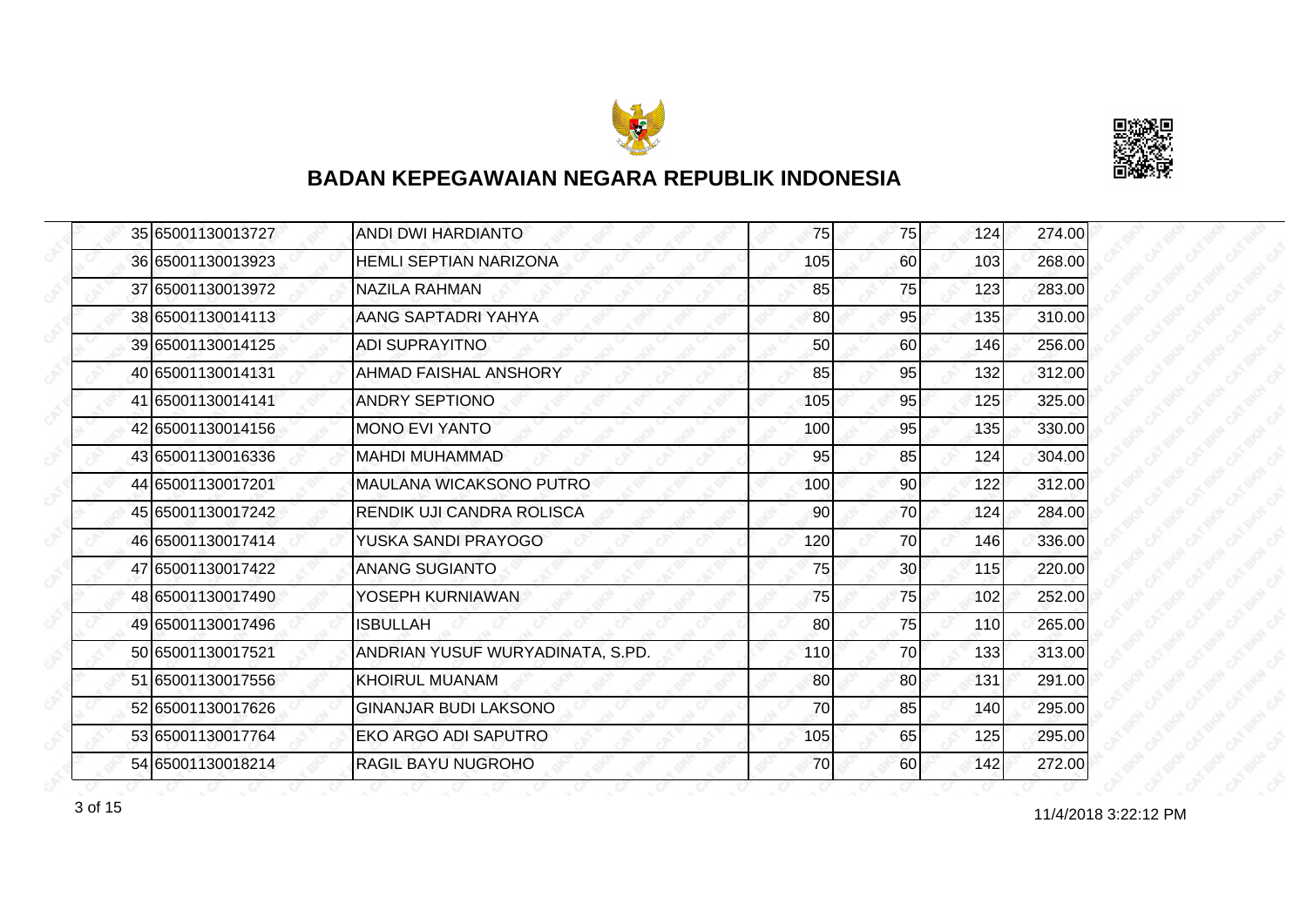



|  | 55 65001130018461 | <b>RIYADI</b>                  | 85  | 60  | 127 | 272.00 |
|--|-------------------|--------------------------------|-----|-----|-----|--------|
|  | 56 65001230000016 | <b>AISAH AGUS IRIYANTI</b>     | 95  | 120 | 142 | 357.00 |
|  | 57 65001230000064 | <b>NUR AISYI SAKINAH</b>       | 85  | 100 | 119 | 304.00 |
|  | 58 65001230001025 | EKA SYAWALLINUR ROHMAH         | 80  | 70  | 121 | 271.00 |
|  | 59 65001230001365 | <b>CATUR KURNIA MAHARANI</b>   | 105 | 110 | 141 | 356.00 |
|  | 60 65001230001925 | ARIE WIDIYANITA                | 90  | 60  | 122 | 272.00 |
|  | 61 65001230002009 | <b>ULVA NORADINA</b>           | 95  | 115 | 138 | 348.00 |
|  | 62 65001230002073 | YENI ANITASARI                 | 80  | 120 | 134 | 334.00 |
|  | 63 65001230002144 | <b>UMI RAHMAWATI</b>           | 75  | 110 | 140 | 325.00 |
|  | 64 65001230002289 | YUNISA. ROSIYANTO              | 70  | 75  | 146 | 291.00 |
|  | 65 65001230002312 | <b>JOVITA RIDHANI</b>          | 115 | 130 | 136 | 381.00 |
|  | 66 65001230002765 | <b>ELSA BUDIARTI</b>           | 105 | 85  | 120 | 310.00 |
|  | 67 65001230002847 | <b>ERNA FITRIANY</b>           | 95  | 100 | 139 | 334.00 |
|  | 68 65001230003172 | <b>RENI ANGGRAENI</b>          | 105 | 85  | 144 | 334.00 |
|  | 69 65001230003234 | <b>MIRA BUTSIANTI</b>          | 105 | 120 | 134 | 359.00 |
|  | 70 65001230003575 | NANING IMROATUL FAIZA          | 75  | 80  | 129 | 284.00 |
|  | 71 65001230003811 | DYAH AYU PUSPITASARI           | 95  | 90  | 129 | 314.00 |
|  | 72 65001230003815 | <b>FARIZZATUL ERZA</b>         | 70  | 95  | 130 | 295.00 |
|  | 73 65001230003817 | <b>IKA NOVITA SARI</b>         | 110 | 85  | 117 | 312.00 |
|  | 74 65001230003819 | <b>ISTI MATUS NUR KHOMARIA</b> | 85  | 85  | 148 | 318.00 |

4 of 15 11/4/2018 3:22:12 PM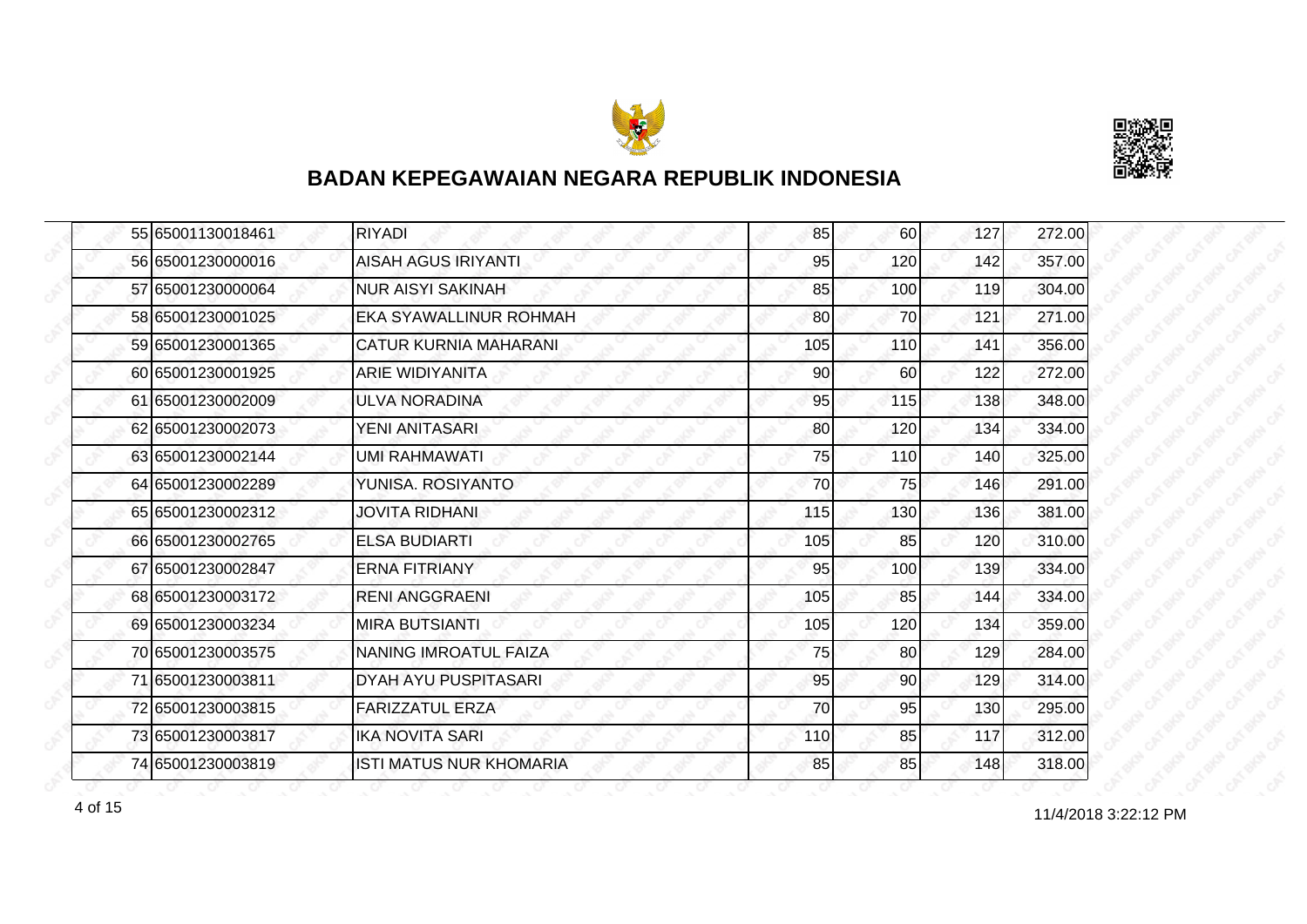



|  | 75 65001230003823 | <b>MUALLIFAH</b>              | 85  | 80 <sup>1</sup> | 124 | 289.00 |
|--|-------------------|-------------------------------|-----|-----------------|-----|--------|
|  | 76 65001230003881 | RATNA AYU WIJAYANTI           | 90  | 75              | 128 | 293.00 |
|  | 77 65001230004260 | <b>ROCHMATIN</b>              | 100 | 85              | 137 | 322.00 |
|  | 78 65001230004892 | <b>SITI ROKHAMATIN</b>        | 55  | <b>60</b>       | 121 | 236.00 |
|  | 79 65001230005218 | <b>DEVON MARENA YOSTANTI</b>  | 105 | 100             | 130 | 335.00 |
|  | 80 65001230005222 | DHALIA KUSUMANINGRUM          | 85  | 110             | 126 | 321.00 |
|  | 81 65001230005231 | MEILISA RUSDIANA SURYA EFENDI | 55  | 90              | 142 | 287.00 |
|  | 82 65001230005803 | <b>MUFLIKATUN NI'MAH</b>      | 80  | 60              | 104 | 244.00 |
|  | 83 65001230006574 | <b>EKA NURJANAH</b>           | 110 | 90              | 130 | 330.00 |
|  | 84 65001230006603 | <b>FARIHATUL MATLUBAH</b>     | 110 | 85              | 120 | 315.00 |
|  | 85 65001230006666 | IMA FITROTUL AZIZAH           | 80  | 85              | 118 | 283.00 |
|  | 86 65001230006680 | <b>MUTHIAH ZUHARA</b>         | 95  | 50              | 119 | 264.00 |
|  | 87 65001230006699 | NINIK NIGUSTI AYU SUNARDI     | 90  | 95              | 136 | 321.00 |
|  | 88 65001230008570 | <b>GALUH FEBRIANI</b>         | 80  | 90              | 136 | 306.00 |
|  | 89 65001230008572 | <b>IMAMAH</b>                 | 85  | 85              | 136 | 306.00 |
|  | 90 65001230008579 | SITI KHOLIL FATKHUL MU'MININ  | 70  | 85              | 137 | 292.00 |
|  | 91 65001230011057 | RINDA ASETA PRAFIANTI         | 95  | 85              | 143 | 323.00 |
|  | 92 65001230011059 | <b>NANIK PURTIANAH</b>        | 95  | 60              | 126 | 281.00 |
|  | 93 65001230011061 | <b>ELISA AMALIA</b>           | 95  | 100             | 127 | 322.00 |
|  | 94 65001230011065 | <b>ASTRI DIANTY</b>           | 75  | 95              | 131 | 301.00 |

f of 15 and 11/4/2018 3:22:12 PM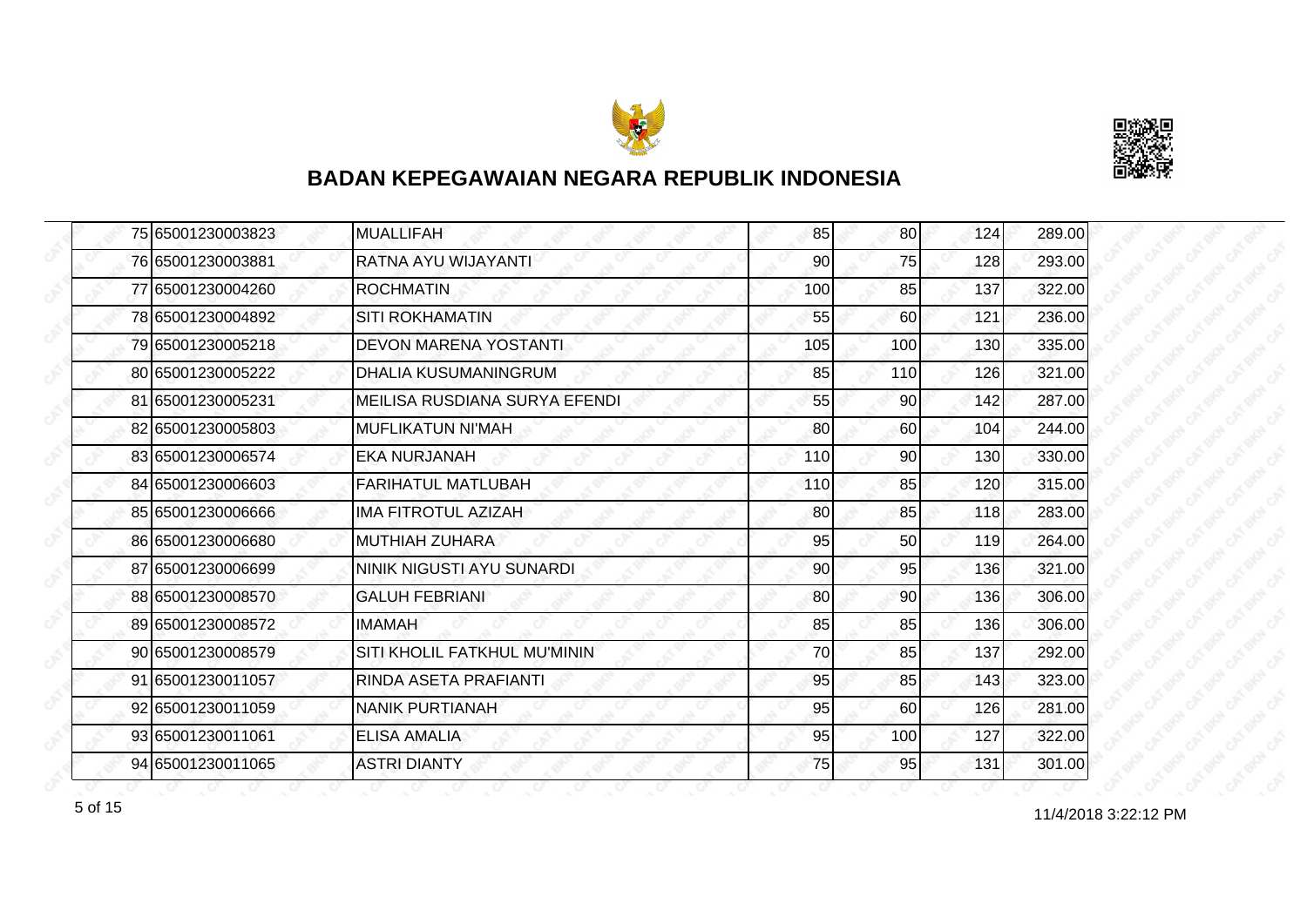



| 95 65001230011638  | PUPUT YUDHA KUSUMANINGTYAS    | 100 | 85  | 128 | 313.00 |
|--------------------|-------------------------------|-----|-----|-----|--------|
| 96 65001230011654  | <b>SELLY PUTRI BINTARI</b>    | 95  | 85  | 130 | 310.00 |
| 97 65001230011830  | <b>YUNI FITRIAH</b>           | 105 | 115 | 136 | 356.00 |
| 98 65001230011834  | ALFANAHDIA HANUM              | 85  | 65  | 128 | 278.00 |
| 99 65001230011837  | AMILIA RIZKY ICHWANI          | 70  | 85  | 140 | 295.00 |
| 100 65001230011850 | <b>IIN NURFIAH</b>            | 100 | 85  | 138 | 323.00 |
| 101 65001230011858 | <b>ILLA RESTIYOWATI</b>       | 95  | 55  | 142 | 292.00 |
| 102 65001230011861 | <b>INTAN DWI RAHMAWATI</b>    | 125 | 95  | 131 | 351.00 |
| 103 65001230011867 | <b>LAILATUL MAHMUDAH</b>      | 90  | 105 | 133 | 328.00 |
| 104 65001230011870 | <b>MEI ASMAWATI</b>           | 90  | 70  | 123 | 283.00 |
| 105 65001230011876 | NORAINNY YUNITASARI           | 90  | 110 | 115 | 315.00 |
| 106 65001230011895 | <b>RATNASARI</b>              | 110 | 100 | 128 | 338.00 |
| 107 65001230011909 | <b>RUMIATIK</b>               | 85  | 75  | 122 | 282.00 |
| 108 65001230011916 | YULIA PRIMA VIOLETA           | 75  | 105 | 140 | 320.00 |
| 109 65001230011924 | YULINDA VITA ANGGRAINI, S.PD  | 85  | 70  | 137 | 292.00 |
| 110 65001230012198 | <b>RISKA WULANDARI</b>        | 95  | 120 | 156 | 371.00 |
| 111 65001230012201 | <b>SITI MUDAWAMAH</b>         | 125 | 105 | 127 | 357.00 |
| 112 65001230012210 | YUNITA ADELIA RAMADHANI, S.Pd | 80  | 80  | 131 | 291.00 |
| 113 65001230012896 | ARINI PUTRI RAHAYU            | 100 | 85  | 131 | 316.00 |
| 114 65001230012919 | DEFFI YUNI ADI PURI           | 80  | 60  | 132 | 272.00 |

11/4/2018 3:22:12 PM 6 of 15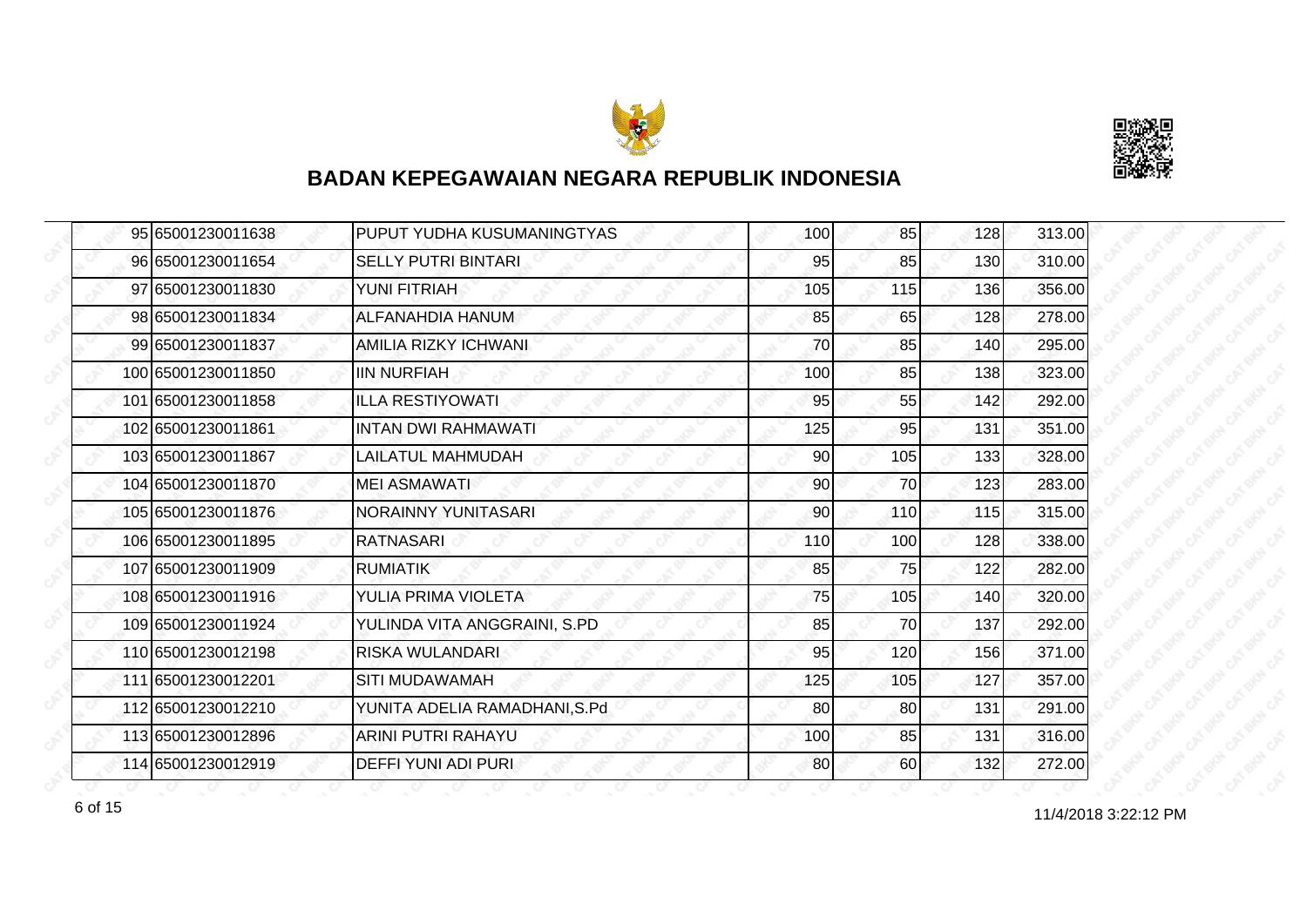



| 115 65001230013040 | <b>LELY SUSANTI</b>        | 95  | 50 <sub>l</sub> | 127 | 272.00 |
|--------------------|----------------------------|-----|-----------------|-----|--------|
| 116 65001230013049 | <b>MARINA SANTOSO</b>      | 85  | 45              | 130 | 260.00 |
| 117 65001230014403 | ANISA LAZUARDI             | 100 | 105             | 141 | 346.00 |
| 118 65001230014456 | <b>DEVI YOAN AGUSTINA</b>  | 45  | 85              | 117 | 247.00 |
| 119 65001230014474 | FADDILANUR, S.Pd           | 85  | 95              | 141 | 321.00 |
| 120 65001230014478 | FARISTA ASRI YULI ANA      | 80  | 50              | 129 | 259.00 |
| 121 65001230014483 | <b>GADIS DWI ISTIQOMAH</b> | 75  | 75              | 122 | 272.00 |
| 122 65001230014532 | <b>MAYANG WULANSARI</b>    | 105 | 110             | 130 | 345.00 |
| 123 65001230014581 | RIDZA MUNAUWAROH           | 110 | 70              | 142 | 322.00 |
| 124 65001230014610 | <b>SITI CHOLIFAH</b>       | 90  | 90 <sub>l</sub> | 135 | 315.00 |
| 125 65001230014639 | DINI ILMIYATI FAIDAH, S.PD | 95  | 85              | 139 | 319.00 |
| 126 65001230014655 | <b>DWI NURRACHMAWATI</b>   | 100 | 85              | 125 | 310.00 |
| 127 65001230014657 | ELVA QURROTUL AFIFAH       | 100 | 115             | 131 | 346.00 |
| 128 65001230014664 | FIAN LINGGRA PRAHASTA      | 80  | 85              | 144 | 309.00 |
| 129 65001230014674 | FRANSISKA DWI YUNITASARI   | 95  | 115             | 149 | 359.00 |
| 130 65001230014681 | FRISSA RIZKIHATI PRASTIKA  | 75  | 95              | 132 | 302.00 |
| 131 65001230014687 | LUTFIYAH                   | 85  | 85              | 141 | 311.00 |
| 132 65001230014697 | NURIKA ISLAHUL LAILI       | 80  | 70              | 143 | 293.00 |
| 133 65001230014704 | <b>NURUL HIDAYAH</b>       | 110 | 85              | 135 | 330.00 |
| 134 65001230014707 | PIPIET KARUNIAWATI         | 75  | <b>80</b>       | 122 | 277.00 |

7 of 15<br>11/4/2018 3:22:12 PM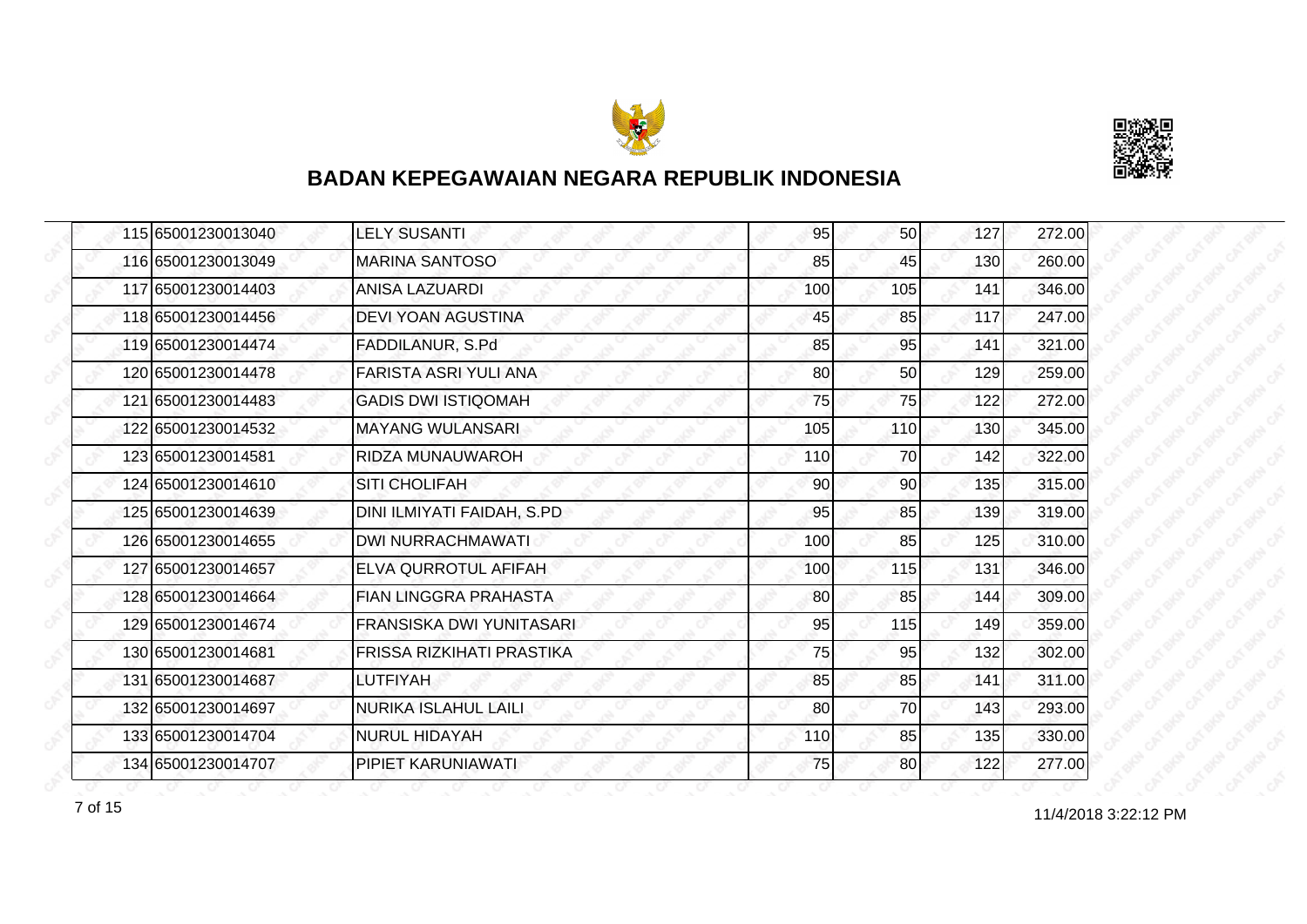



| 135 65001230014709 | <b>RENI SUSANTI</b>                | 100 | 120 | 141 | 361.00 |
|--------------------|------------------------------------|-----|-----|-----|--------|
| 136 65001230014714 | RIRIN ENDAH PURNAMASARI            | 95  | 65  | 123 | 283.00 |
| 137 65001230017818 | <b>ANISAH ROHMATILLAH</b>          | 95  | 80  | 142 | 317.00 |
| 138 65001230017836 | <b>ARIS RATNA SURYANI</b>          | 85  | 60  | 125 | 270.00 |
| 139 65001230017917 | <b>DESI RINDI RAHMAWATI</b>        | 75  | 85  | 127 | 287.00 |
| 140 65001230018040 | DWI KATTELEYA HARWIN PUTRI         | 110 | 90  | 134 | 334.00 |
| 141 65001230018090 | <b>DEWI AGUS KARTIKA</b>           | 70  | 60  | 147 | 277.00 |
| 142 65001230018139 | <b>EKA NOVITA SUSILOWATI</b>       | 115 | 75  | 148 | 338.00 |
| 143 65001230018170 | <b>HAMIDA FAUZIA</b>               | 95  | 90  | 130 | 315.00 |
| 144 65001230018186 | <b>HERVINDA SUKMA TRIAGUSTIANA</b> | 90  | 70  | 133 | 293.00 |
| 145 65001230018203 | <b>FAUZIAH RIANTINI</b>            | 75  | 35  | 121 | 231.00 |
| 146 65001230018219 | <b>FIRONIKE PRIMATA DHANIYANTI</b> | 85  | 70  | 135 | 290.00 |
| 147 65001230018280 | IMUSTIKA HAYUNING PUSPANDARI       | 85  | 85  | 134 | 304.00 |
| 148 65001230018301 | <b>NELLA DWI PURWITA</b>           | 105 | 105 | 123 | 333.00 |
| 149 65001230018344 | <b>NURUL AHADIYAH</b>              | 95  | 85  | 117 | 297.00 |
| 150 65001230018364 | PUTRI KUSUMANINGRUM                | 65  | 45  | 137 | 247.00 |
| 151 65001230018389 | <b>KUSNUL KHOTIMAH</b>             | 105 | 60  | 126 | 291.00 |
| 152165001230018438 | ADELIA MEDAH CARISMA               | 65  | 90  | 132 | 287.00 |
| 153 65001230018462 | <b>CHORRY MARCHANISYAH</b>         | 110 | 85  | 131 | 326.00 |
| 154 65001230018473 | <b>HESTI TRI WIDIYANTI</b>         | 85  | 115 | 129 | 329.00 |

8 of 15 **11/4/2018 3:22:12 PM**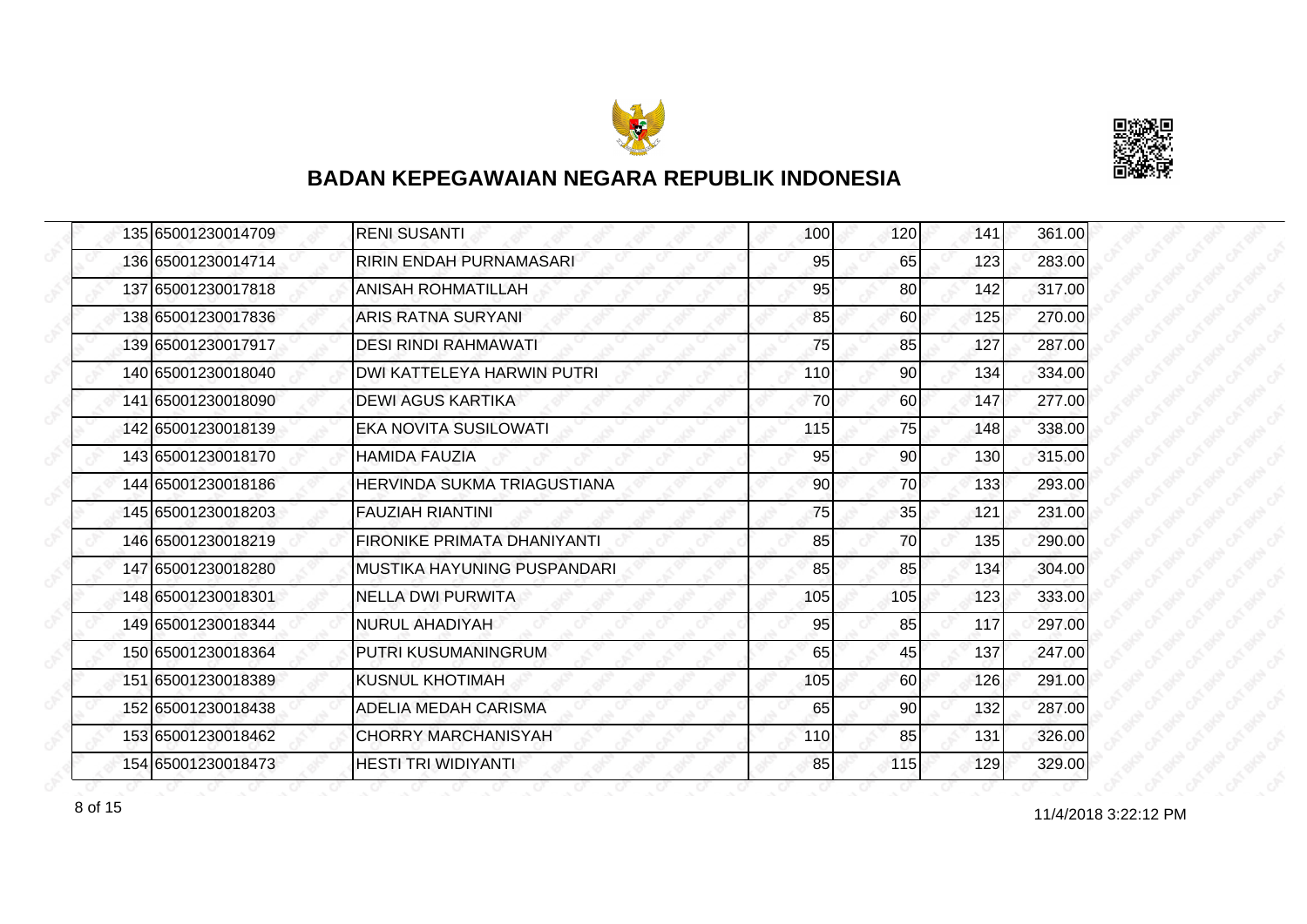



| 155 65001230018481 | <b>IKE APRILLIA PUSPITA</b>     | 90  | 90              | 132 | 312.00 |
|--------------------|---------------------------------|-----|-----------------|-----|--------|
| 156 65001230018496 | KIKI AIMA MUMINA                | 110 | 90              | 138 | 338.00 |
| 157 65001230018499 | LAILYZA WINDYANINGTYAS          | 90  | 85              | 130 | 305.00 |
| 158 65001230018504 | <b>LINA ROSYIDAH</b>            | 105 | 95              | 116 | 316.00 |
| 159 65001230018508 | <b>MAYA MONICA DWIANGGRAENI</b> | 60  | 110             | 121 | 291.00 |
| 160 65001230018514 | NALINI HAYULINDA SAPUTRO        | 110 | 120             | 135 | 365.00 |
| 161 65001230018515 | NUZULA NURUSKA                  | 95  | 115             | 142 | 352.00 |
| 162 65001230018516 | NUR HASNIA WATI                 | 75  | 50              | 127 | 252.00 |
| 163 65001230018521 | PUTRI PRATIKNO                  | 95  | 95              | 141 | 331.00 |
| 164 65001230018526 | RAHADIAN GRACE AMELIA           | 100 | 100             | 125 | 325.00 |
| 165 65001230018533 | <b>RIA ANGGRAINI</b>            | 90  | 80              | 141 | 311.00 |
| 166 65001230018537 | RIZA DEWI NUR FADHILAH          | 60  | 80              | 134 | 274.00 |
| 167 65001230018542 | RAHANANI TRI LUKITA NINGTYAS    | 85  | 90 <sup>°</sup> | 127 | 302.00 |
| 168 65001230018544 | <b>SISKA SITI MAKMUROH</b>      | 80  | 100             | 128 | 308.00 |
| 169 65001230018546 | NYOMI PUJI LESTARI              | 90  | 65              | 117 | 272.00 |
| 170 65001230018550 | <b>SUHARNI</b>                  | 95  | 110             | 130 | 335.00 |
| 171 65001230018556 | TASHFIYATI NISWIY, S.PD         | 85  | 95              | 136 | 316.00 |
| 172 65001230018610 | <b>RENI SOVIA PUTRI</b>         | 75  | 100             | 137 | 312.00 |
| 173 65001230018636 | <b>ROCHMA SAIDAH</b>            | 100 | 75              | 131 | 306.00 |
| 174 65001230018649 | <b>SISKA PURWANTI</b>           | 90  | 65              | 131 | 286.00 |

11/4/2018 3:22:12 PM 9 of 15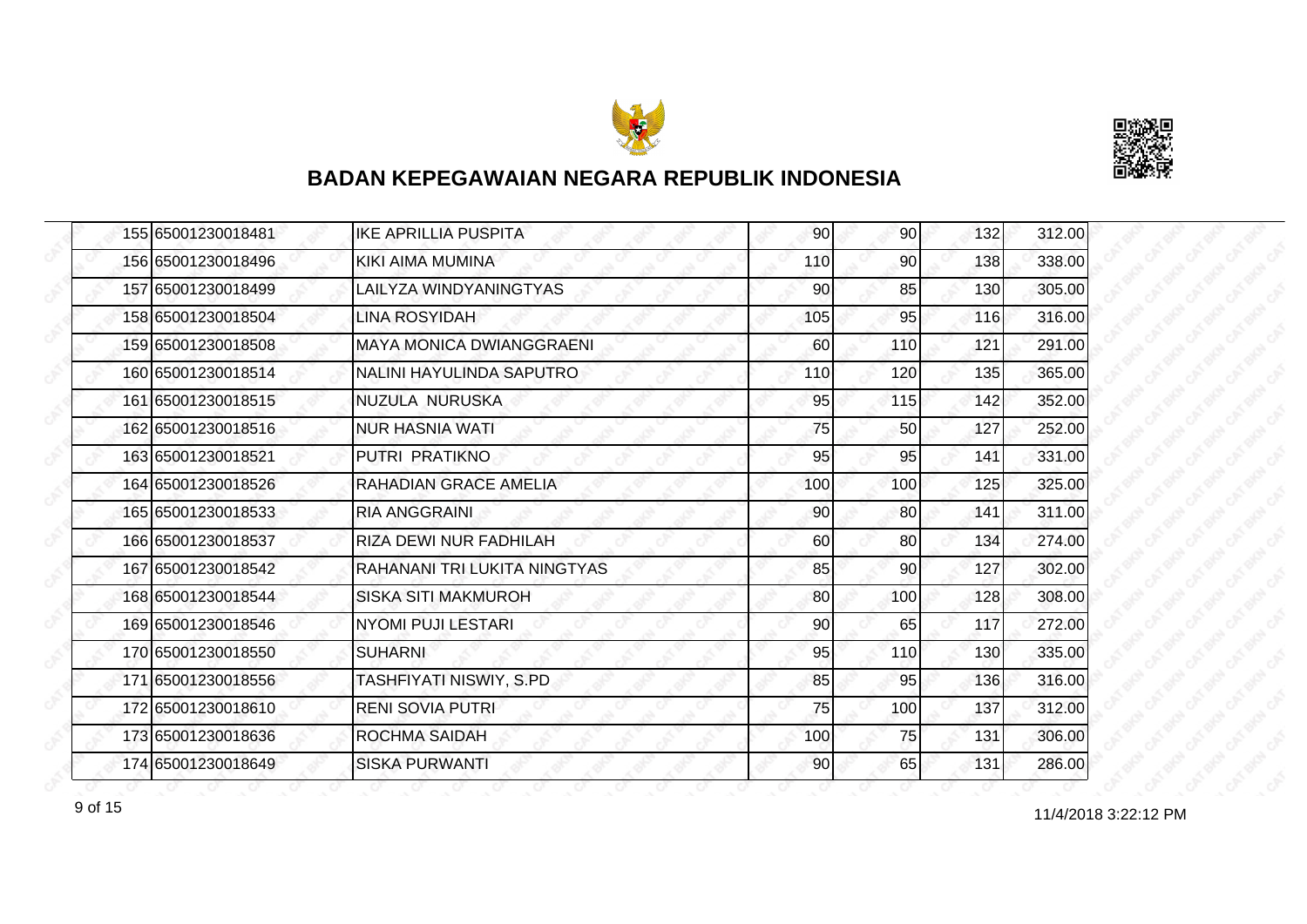



| 175 65001230018663 | <b>SRI MULYATI</b>              | 110 | 70  | 143 | 323.00 |
|--------------------|---------------------------------|-----|-----|-----|--------|
| 176 65001230018761 | WAHYUNING MAULIDYAH LESTARI     | 70  | 85  | 134 | 289.00 |
| 177 65001230018771 | WENI RINTA ARYANTARI            | 115 | 115 | 146 | 376.00 |
| 178 65001230018857 | <b>FARA NISA</b>                | 105 | 55  | 143 | 303.00 |
| 179 65001230018866 | ANANDA AYU PRAWITASARI          | 90  | 95  | 143 | 328.00 |
| 180 65001230018872 | ANISATUL KHOIRIYAH              | 95  | 85  | 120 | 300.00 |
| 181 65001230018877 | <b>CITA SHARFINA SARI</b>       | 105 | 70I | 140 | 315.00 |
| 182 65001230018894 | <b>FATIMAH SLAMET</b>           | 85  | 110 | 124 | 319.00 |
| 183 65001230018905 | PINTA NISA FITRI                | 100 | 90  | 125 | 315.00 |
| 184 65001230018965 | SEPTI WAHYUNINGRUM              | 90  | 120 | 134 | 344.00 |
| 185 65001230018975 | <b>SUKMA ROSYIDA</b>            | 125 | 105 | 133 | 363.00 |
| 186 65001230019106 | AJENG ANGGA LESTARI SUTRISNO    | 70  | 75  | 136 | 281.00 |
| 187 65001230019152 | <b>CHOLIFAHTU ANNISSA PUTRI</b> | 85  | 70  | 123 | 278.00 |
| 188 65001230019165 | DAULINA RAHMI                   | 80  | 60  | 125 | 265.00 |
| 189 65001230019169 | <b>DHESI YULIANA</b>            | 60  | 50  | 105 | 215.00 |
| 190 65001230019224 | <b>ENDAH WAHYUNI</b>            | 80  | 75  | 114 | 269.00 |
| 191 65001230019238 | FADILA ANDRAMEDA                | 90  | 85  | 146 | 321.00 |
| 192 65001230019251 | <b>GIYANTI NOVITA SARI</b>      | 120 | 65  | 135 | 320.00 |
| 193 65001230019467 | WINDA NUR CAHYA SARI            | 105 | 90  | 120 | 315.00 |
| 194 65001230019500 | <b>ALIFIA ISMI FIRDANI</b>      | 85  | 95  | 139 | 319.00 |

11/4/2018 3:22:12 PM 10 of 15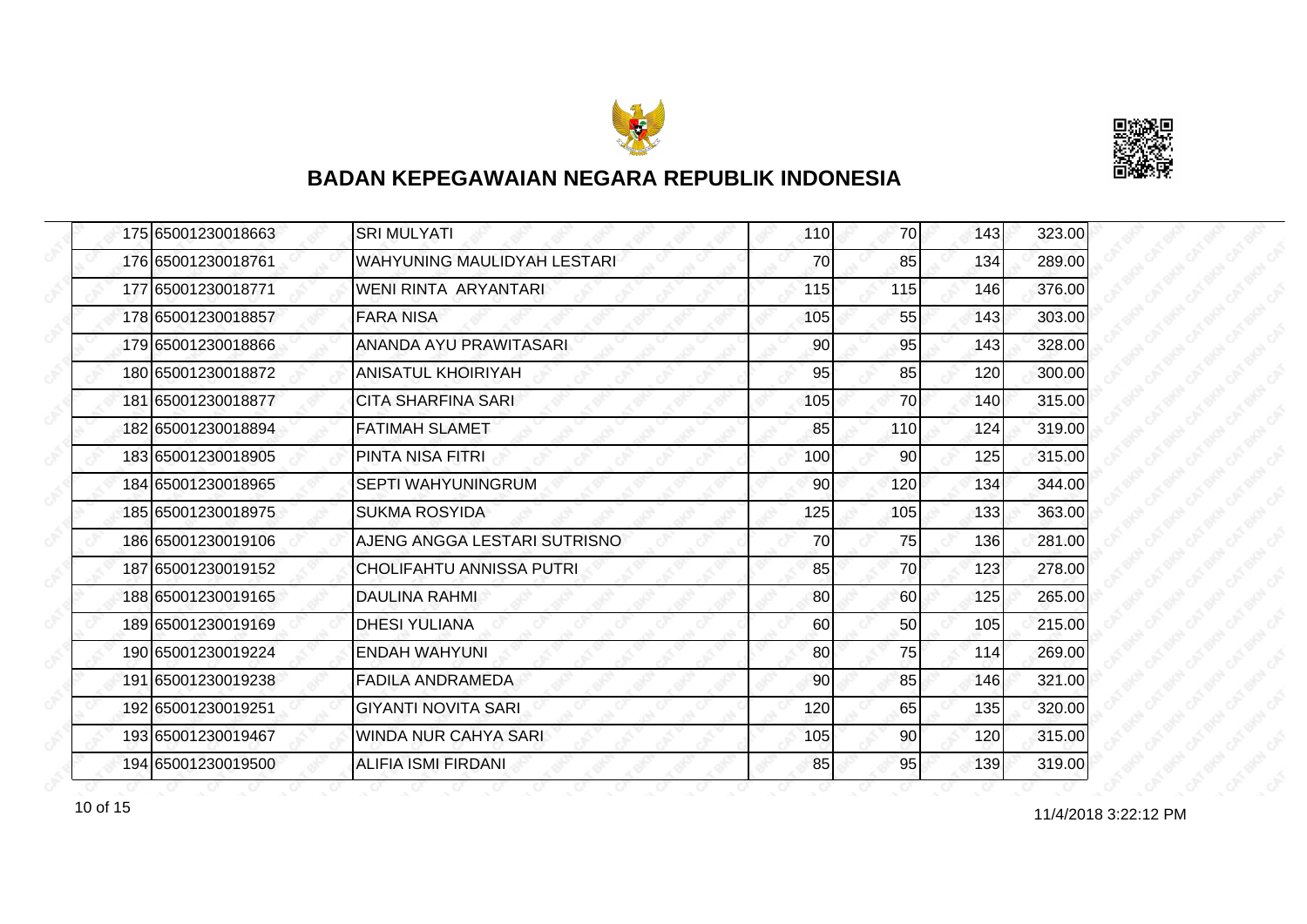



|  | 195 65001230019502 | <b>ALVIYA AGUSTINA</b>         | 120 | 95  | 155 | 370.00 |
|--|--------------------|--------------------------------|-----|-----|-----|--------|
|  | 196 65001230019507 | ATIKA NURROCHMA                | 95  | 90  | 136 | 321.00 |
|  | 197 65001230019509 | DAYINTA YULIA APSARI           | 65  | 75  | 133 | 273.00 |
|  | 198 65001230019512 | <b>DESYRULA AFFANDY CITRA</b>  | 95  | 100 | 131 | 326.00 |
|  | 199 65001230019518 | FENI HIDAYATUL FITRIYAH        | 90  | 85  | 130 | 305.00 |
|  | 200 65001230019524 | <b>HAJATUN NUFUS NAFIS</b>     | 110 | 70  | 135 | 315.00 |
|  | 201 65001230019531 | <b>INDRI BUDI FITRIANI</b>     | 110 | 70  | 143 | 323.00 |
|  | 202 65001230019534 | KHUSNUL MAULIDAH               | 85  | 125 | 137 | 347.00 |
|  | 203 65001230019536 | <b>MALIDA APRILLIZA</b>        | 105 | 100 | 148 | 353.00 |
|  | 204 65001230019551 | RATNA AMALIA SOLIKHAH          | 130 | 120 | 144 | 394.00 |
|  | 205 65001230019562 | RISKI SETIA WARDANI            | 105 | 80  | 109 | 294.00 |
|  | 206 65001230019574 | <b>SELGI ARINI</b>             | 100 | 65  | 134 | 299.00 |
|  | 207 65001230019589 | <b>UMI ROSYIDAH</b>            | 130 | 95  | 133 | 358.00 |
|  | 208 65001230019602 | WINDA PURI REYSITA ANGGRY      | 100 | 110 | 132 | 342.00 |
|  | 209 65001230020538 | RATIH ANDHIKA NOER YUNIATI     | 100 | 120 | 141 | 361.00 |
|  | 210 65001230020547 | <b>SUCI TRI HIDAYAHWATI</b>    | 75  | 95  | 123 | 293.00 |
|  | 211 65001230020553 | TRI MARTINSARI                 | 75  | 115 | 125 | 315.00 |
|  | 212 65001230020559 | YANTI PUTRI DINIARTI           | 105 | 85  | 151 | 341.00 |
|  | 213 65001230021362 | <b>DEWI SRI RAHAYU</b>         | 90  | 50  | 126 | 266.00 |
|  | 214 65001230021382 | <b>EMA PUJI SETYO SUNDARTI</b> | 80  | 75  | 124 | 279.00 |

11 of 15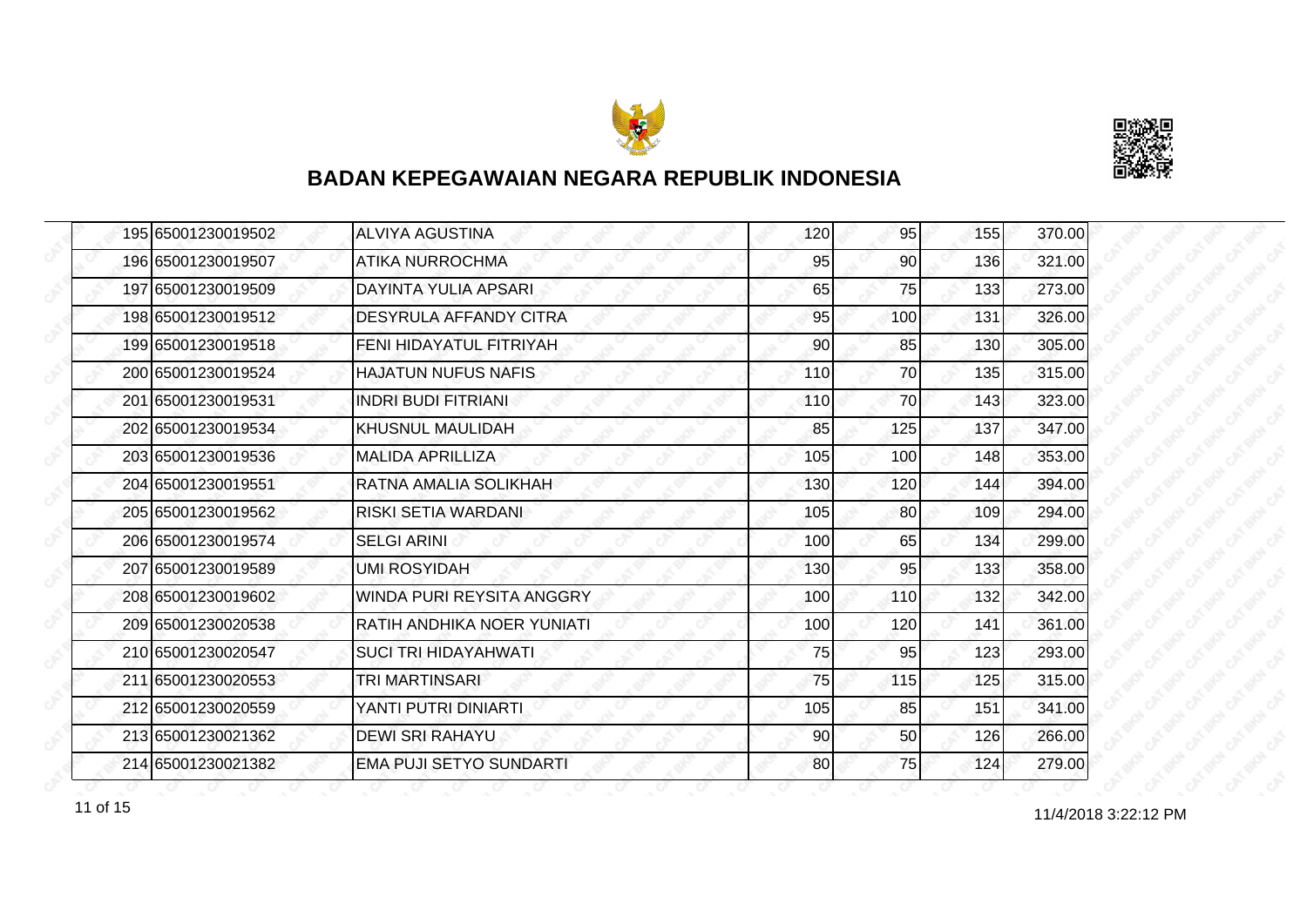



| 215 65001230021429 | EVI LAILATUL MUNAWAROH           | 70  | 85              | 129 | 284.00 |
|--------------------|----------------------------------|-----|-----------------|-----|--------|
| 216 65001230021466 | FITRIA AYU NUR HIDAYAH           | 80  | 55              | 134 | 269.00 |
| 217 65001230021487 | <b>GUNTARI AWIT PRAMULIA</b>     | 95  | 80              | 129 | 304.00 |
| 218 65001230021530 | <b>INDAH PAWARTANING PAWESTI</b> | 120 | 70              | 138 | 328.00 |
| 219 65001230021589 | MARDIANA RIZA FIRDAUSIAH         | 95  | 95              | 132 | 322.00 |
| 220 65001230021604 | <b>NELVI MAYANG DWI TRISTURI</b> | 85  | 75              | 139 | 299.00 |
| 221 65001230021656 | <b>NUR INDAHWATI</b>             | 85  | 70              | 122 | 277.00 |
| 222 65001230021724 | RATNA DWI WULANDARI              | 110 | 85              | 131 | 326.00 |
| 223 65001230021748 | <b>ROFIKATUN NIKMAH</b>          | 100 | 95              | 136 | 331.00 |
| 224 65001230021780 | <b>SUCI FITRIAYUNANI</b>         | 45  | 50              | 131 | 226.00 |
| 225 65001230021801 | TIARA OKTAVIANI WAHYUNINGSIH     | 85  | 70              | 146 | 301.00 |
| 226 65001230021878 | DIANITA RAHMAWATI, S.PD          | 60  | 85              | 136 | 281.00 |
| 227 65001230021888 | <b>MEI RACHMA ERRYANTI</b>       | 65  | 40              | 142 | 247.00 |
| 228 65001230021904 | PIPIT TRI RAHMA                  | 120 | 90 <sub>0</sub> | 140 | 350.00 |
| 229 65001230026039 | TRI NUR RIZKYNASARI              | 85  | 70              | 122 | 277.00 |
| 230 65001230026063 | <b>KRISTINAWATI</b>              | 90  | 65              | 139 | 294.00 |
| 231 65001230026124 | <b>ARWATI RO'HIDAH</b>           | 100 | 110             | 128 | 338.00 |
| 232 65001230026128 | ATIKA RAHAYUNING HAPSARI         | 75  | 90              | 143 | 308.00 |
| 233 65001230026146 | CLARA DEVY YULVIA RATNA SARY     | 100 | 50              | 135 | 285.00 |
| 234 65001230026153 | <b>DENIS YULYANINGSTYAS</b>      | 105 | 45              | 126 | 276.00 |

12 of 15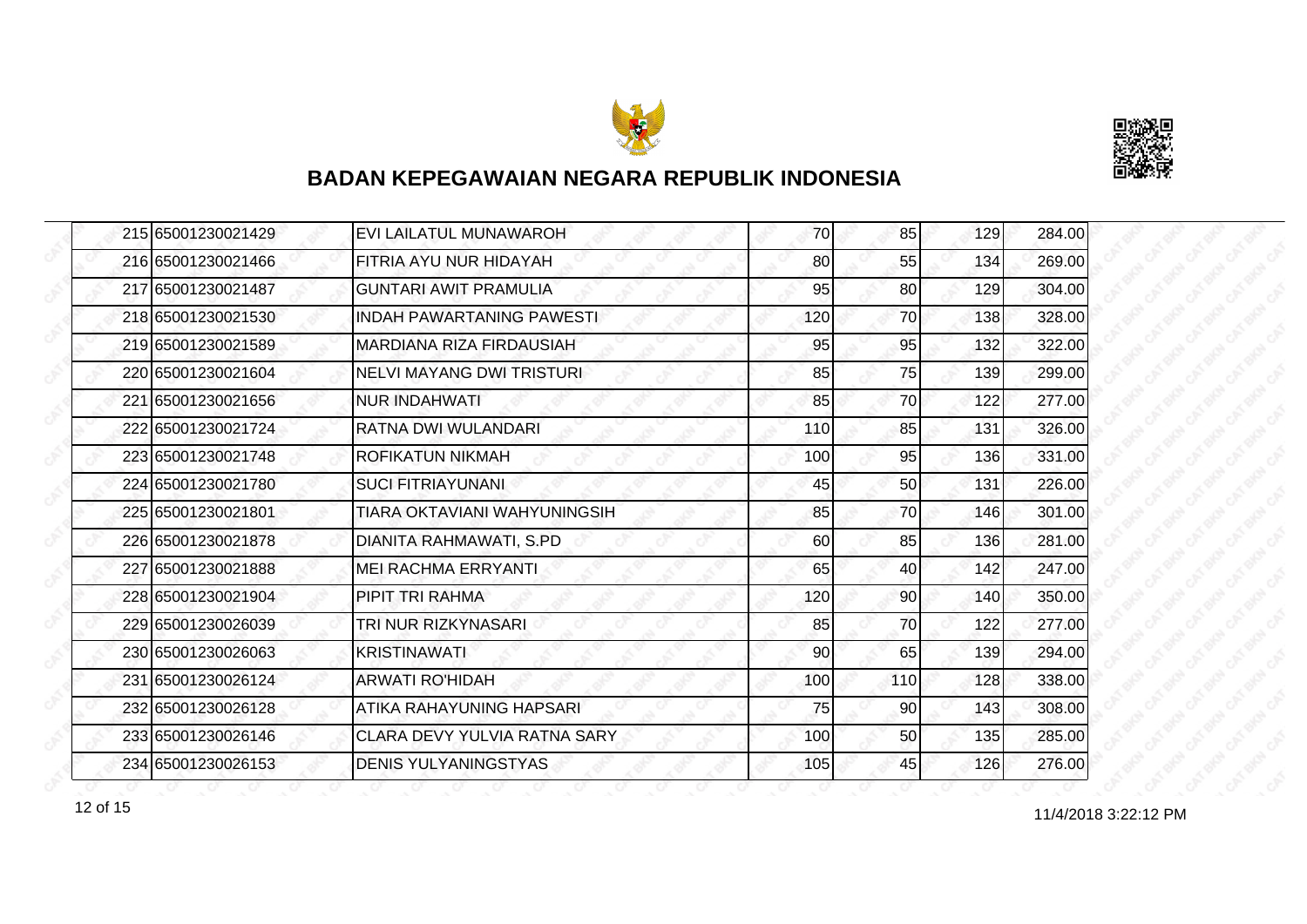



|  | 235 65001230026159 | <b>DESSI EFI EMAWATI</b>        | 105 | 100 <sup>1</sup> | 126 | 331.00 |
|--|--------------------|---------------------------------|-----|------------------|-----|--------|
|  | 236 65001230026244 | IDA TRI WAHYUNI                 | 80  | 70               | 126 | 276.00 |
|  | 237 65001230026252 | <b>IKE FUJI LELY</b>            | 85  | 60               | 122 | 267.00 |
|  | 238 65001230026265 | <b>IRA UMARAWATI</b>            | 105 | 100              | 142 | 347.00 |
|  | 239 65001230026301 | <b>NABILAH HANANI</b>           | 65  | 65               | 105 | 235.00 |
|  | 240 65001230026311 | NIKEN HAPSARI GUSMEIRINA        | 80  | 90               | 127 | 297.00 |
|  | 241 65001230026316 | <b>NUR INDANA ZULFA</b>         | 85  | 85               | 134 | 304.00 |
|  | 242 65001230026326 | NURUL MEI ISDIYAH               | 70  | 65               | 128 | 263.00 |
|  | 243 65001230026329 | RISKYANA YUNITASARI             | 85  | 80               | 136 | 301.00 |
|  | 244 65001230026370 | <b>WIDIA RAHMANING TYAS</b>     | 95  | 70               | 128 | 293.00 |
|  | 245 65001230026374 | WINDA AJENG LESTARI             | 60  | 80               | 111 | 251.00 |
|  | 246 65001230026384 | YURIKA AGI SETYA TIMUR          | 95  | 100              | 122 | 317.00 |
|  | 247 65001230026428 | <b>DEWI NUR RAHMAWATI</b>       | 65  | 95               | 131 | 291.00 |
|  | 248 65001230026472 | <b>IZZATIE ALFI SAHRI</b>       | 75  | 115              | 131 | 321.00 |
|  | 249 65001230026480 | <b>MARETA JURIKE INDRASWARI</b> | 65  | 40               | 127 | 232.00 |
|  | 250 65001230026485 | <b>NANIK MUSTA IDAH</b>         | 85  | 40               | 152 | 277.00 |
|  | 251 65001230026489 | <b>NUR LAILI</b>                | 80  | 60               | 138 | 278.00 |
|  | 252 65001230026544 | <b>ANITA KUSUMADEWI</b>         | 75  | 50               | 144 | 269.00 |
|  | 253 65001230026548 | <b>DIAN SRI WIJAYANTI</b>       | 75  | 70               | 120 | 265.00 |
|  | 254 65001230026553 | <b>SEPTYA TRI RAHAYU</b>        | 85  | 100              | 136 | 321.00 |

13 of 15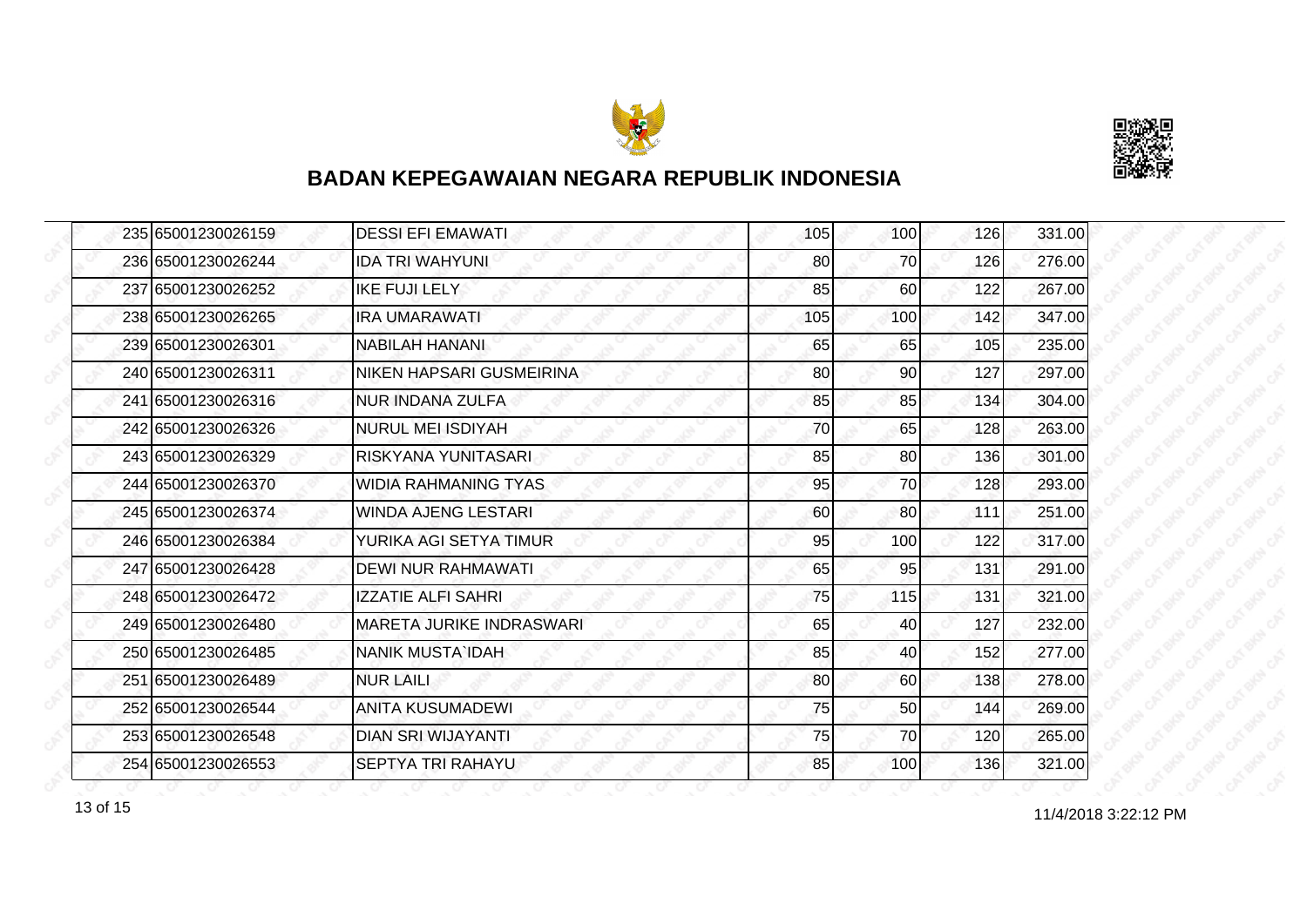



| 255165001230026560 | HASNA AULIA AZIZAH            | 85  | 95  | 135 | 315.00 |
|--------------------|-------------------------------|-----|-----|-----|--------|
| 256165001230026563 | VIRA DEVI ANDRIA              | 95  | 120 | 134 | 349.00 |
| 257 65001230026615 | <b>NURUL TRIHANDAYANI</b>     | 70  | 70  | 138 | 278.00 |
| 258 65001230026619 | RISKI SWASTIKA                | 90  | 55  | 138 | 283.00 |
| 259 65001230026652 | STEFANI INGGIT BADARI RURI A  | 85  | 80  | 130 | 295.00 |
| 260 65001230026659 | YUNI PRASETIOWATI             | 70  | 50  | 120 | 240.00 |
| 261 65001230026671 | <b>ERNA WATI</b>              | 110 | 100 | 140 | 350.00 |
| 262 65001230026675 | <b>MAULIDA FATMAYANTI</b>     | 115 | 70  | 132 | 317.00 |
| 263 65001230026712 | ARI ZUHRO IRMA NAWANGATI      | 95  | 60  | 125 | 280.00 |
| 264 65001230026718 | AYATI KANZANIYAH NUR IMANI    | 120 | 120 | 143 | 383.00 |
| 265 65001230026720 | ELSA ZULDYA ANNISA, S.PD      | 75  | 100 | 136 | 311.00 |
| 266 65001230026722 | ERIKA APRILIA KUSUMA DEWI     | 105 | 95  | 131 | 331.00 |
| 267 65001230026724 | <b>HIDAYATUL MUNAWAROH</b>    | 95  | 95  | 151 | 341.00 |
| 268 65001230026734 | YUNITA SYAHWATI NINGRUM       | 65  | 70  | 125 | 260.00 |
| 269 65001230026880 | <b>WINDY HAMDALLA PUTRI</b>   | 120 | 55  | 132 | 307.00 |
| 270165001230026971 | ANITA ROHMI ROSYANTI CHASANAH | 65  | 80  | 134 | 279.00 |
| 271165001230027254 | YEYEN WIDYASTUTI              | 105 | 115 | 123 | 343.00 |
| 272 65001230027290 | ALVANDA CANDRASARI            | 75  | 90  | 153 | 318.00 |
| 273 65001230027751 | ROIKHATUL IYANI               | 105 | 90  | 139 | 334.00 |

11/4/2018 3:22:12 PM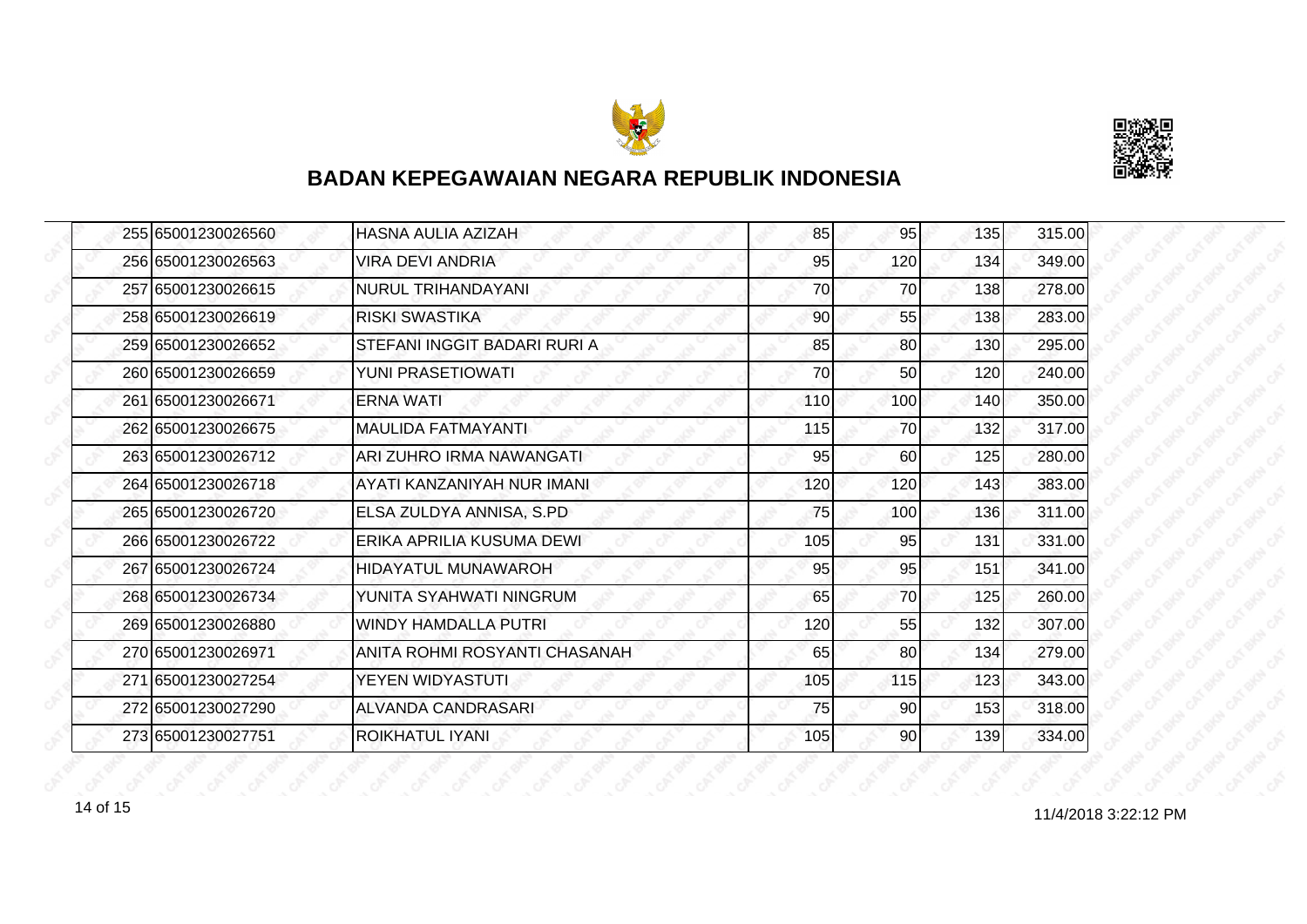